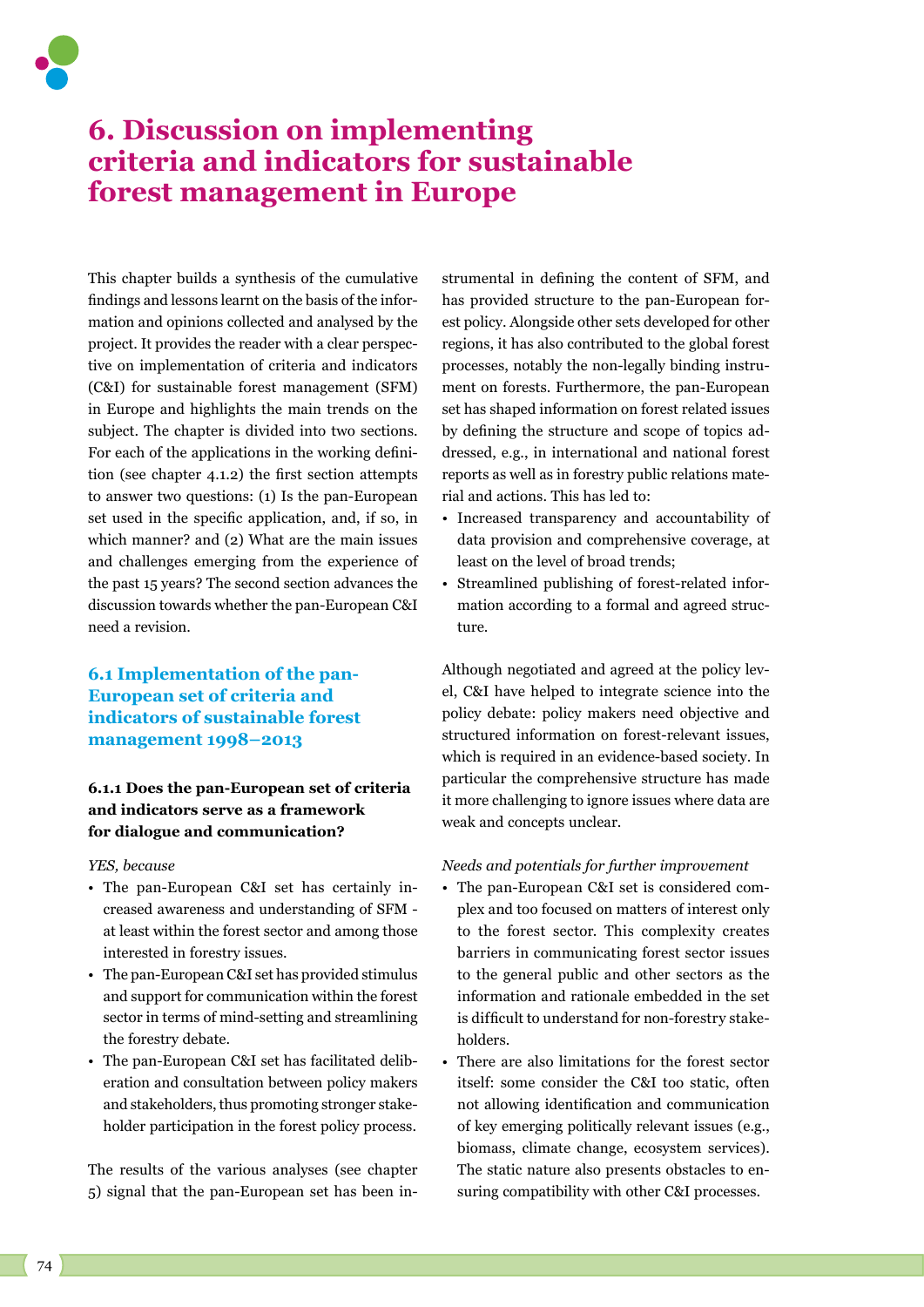In broader terms, conceptual shortcomings reduce the role of C&I in policy- and decision-making, as well as in communicating complex but highly forestry policy relevant topics. For instance, it was observed:

- There is no conceptual framework to explore cause-and-effect relations;
- Weak links between the quantitative and qualitative indicators;
- No composite indicators to focus on specific forest-related issues;
- Several quantitative indicators have their own conceptual shortcomings.

Furthermore, the lack and fragmentation of communication channels between forest administrations and relevant institutions as well as the intermittence of communication activities based on C&I are reported to be major limitations to a broader outreach of the forest sector.

Based on the empirical evidence, C&I are still widely perceived as a rather weak instrument as the pan-European process is non-legally binding in nature. As a consequence, progress towards Europe-wide dialogue and communication of forestry issues is limited. A stronger role of C&I in developing pan-European forest policy is currently discussed in the frame of the negotiation of a possible Legally Binding Agreement on Forests in Europe. The six criteria are embedded in the text, and the commitments are structured accordingly<sup>1</sup>.

## **6.1.2 Do the pan-European criteria and indicators serve as an adequate tool for monitoring and reporting on sustainable forest management?**

*YES, because*

• Politically endorsed, the pan-European C&I have shaped and stabilized international reporting in the region, which is highly important in terms of long-term development of national inventory systems. The pan-European set has contributed conceptually and practically to improving the comparability of forest information among European countries by setting a common reporting framework. Data collection based on C&I

has made forest sector data available to broader policy processes (e.g., Millennium Development Goals on preventing deforestation, based on FAO Forest Resources Assessment data), even though they have not always used them.

• The pan-European set has helped to improve information availability and quality, and promoted a broader understanding of forest-related information for European and national policymaking. In addition, an approach based on C&I has led to improved data availability and quality in areas which were not previously covered in forest sector statistics.

The results also showed that the pan-European C&I have been used as a reference for national applications of monitoring and reporting on SFM. Progress and adaptation of monitoring instruments based on C&I can be observed. Forestbased measurements and data collection have been streamlined. One could claim that this adaptation process has stimulated the scientific discourse on monitoring methodologies and the harmonization of monitoring systems across Europe.

#### *Needs and potentials for further improvement*

To achieve compliance with the pan-European C&I there is usually a need for modification and conversion of data measured at the national level. The collection of large amounts of data, in particular related to sub-indicators and parameters, impose a considerable burden on data collection agencies, while making it more difficult to achieve data completeness. Furthermore, recurring challenges in ensuring acceptable data verification and validation processes are evident.

Similarly, institutional challenges in monitoring and reporting are frequently encountered:

- Maintenance and regularity of monitoring instruments (e.g., monitoring cycles of national forest inventories) in times of economic crises are under pressure in many countries.
- Hence, support for the provision of capacities, education and training to implement and further develop C&I are increasingly questioned.
- Weak institutional coordination among national data providers can lead to uncertain data quality and inefficiency of data provision, and increase monitoring burdens for a broad array of reporting duties.

<sup>1</sup> In the Article 4 of the draft negotiating text for a legally binding agreement on forests in Europe as of 14th June 2013.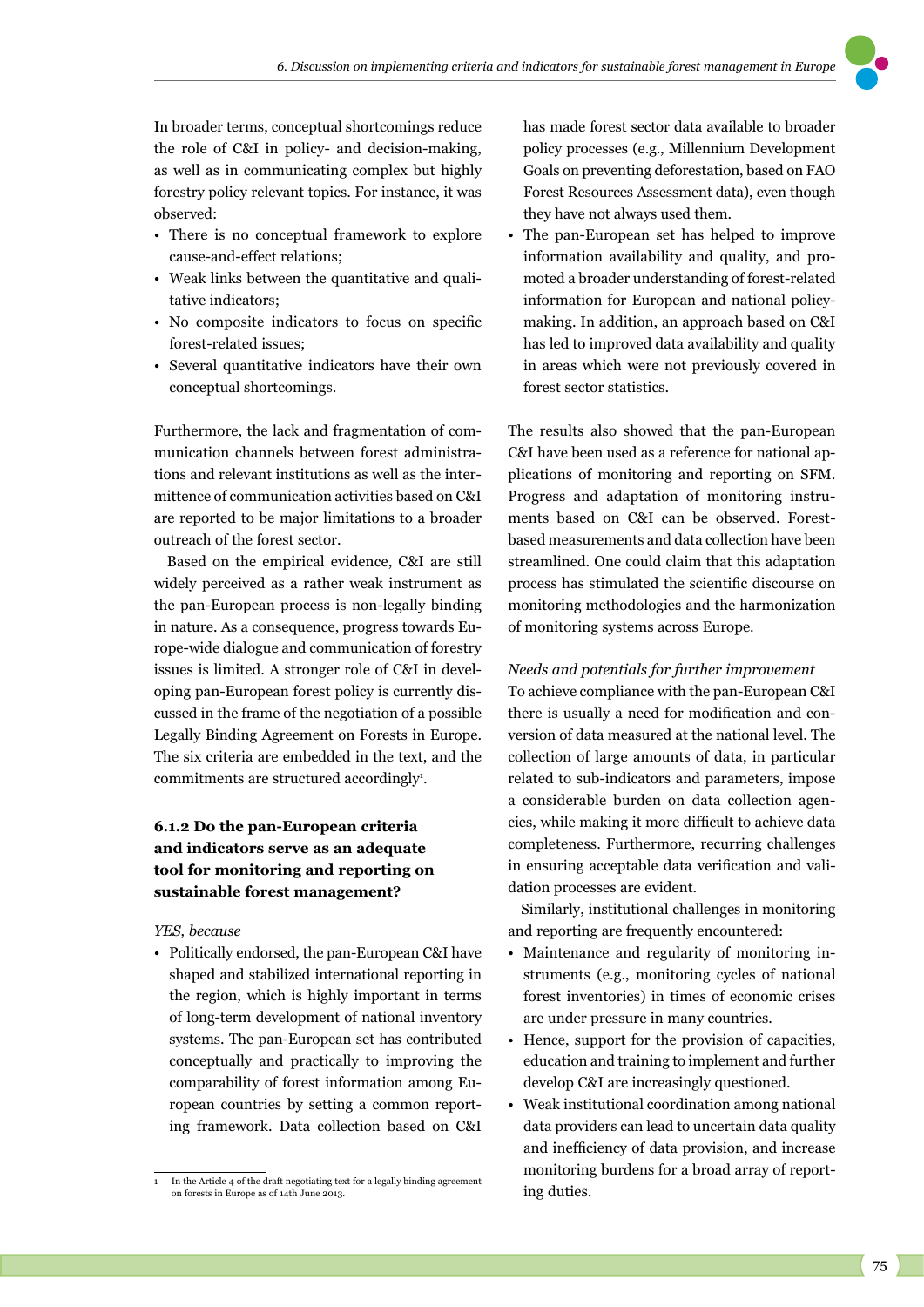**6.1.3 Do the pan-European criteria and indicators serve as a tool for assessing progress towards sustainable forest management?**

### *PARTLY, because*

- By providing time trends available for the period 1990–2010 a first assessment step may be made to review differences in trends and benchmark trends between countries.
- The Pan-European Operational Level Guidelines (PEOLG) have certainly influenced certification schemes, notably PEFC (Programme for the Endorsement of Forest Certification), by providing reference frames and stimulating assessment procedures on local/regional levels. Thus the C&I sets, on which the PEOLG are based, have had an indirect influence on the forest management level.

In addition, on the pan-European level, two assessment prototypes were presented in SoEF 2007 and 2011, which will be subject to further revision and development. An improved approach is under development for use on a pilot basis in the next State of Europe's Forests report. Examples at national level are found for assessment-type implementation reaching from using basic information and awareness-raising on forestry trends for policy makers to identification of targets and objectives for individual indicators.

### *Needs and potentials for further improvement*

In general, the assessment procedures currently suffer from the lack of clear and explicit objectives for the C&I set. Thresholds and trade-offs for individual indicators have also not yet been developed, and there is no indication about balance between indicators. A clear political commitment to support assessment of SFM is needed. Furthermore, the pilot approaches mentioned above are being implemented, but the process is far from complete. A well-developed and approved assessment methodology allowing for a balanced approach has not yet been developed. This requires, in addition to what has already been done:

• Overcoming structural and conceptual shortcomings of indicators for SFM assessment, such as systemic components and causal indicator linkages, key indicators/parameters and composite indicators/parameters.

- Agreement, based on a widespread consultation process, on a common interpretation of indicators at the pan-European level, i.e., what is considered as a positive or alarming development or what can be regarded as acceptable.
- Better coherence and completeness of C&I data for assessment.
- Better prioritization, focus and understanding of the aim (at least of outputs).

## **6.1.4 Does the pan-European set of criteria and indicators facilitate the development and adaptation of national policy instruments?**

*YES, because*

- C&I serve as a reference framework for SFMrelated policies in many instances, and are perceived as safeguarding a normative and comprehensive framework for multi-functional forest management.
- By means of this implicit normative power of the SFM concept, increased political commitment to accept and support C&I, and integrate them into national policy instruments has been observed. For instance, the concept of C&I is maintained in many national forest programmes. In some cases C&I have been integrated into national legislative and/or policy instruments.

Also, by shaping the debate on SFM at national level, C&I have supported new modes of governance in national forest policy-making at least indirectly. C&I are now accepted tools to stimulate and promote SFM and implement policy at the national level. However, new approaches to political and practical implementation will be required in order to contribute to improving forest management practices by example and demonstration.

#### *Needs and potentials for further improvement*

• There is wide variation in the methods and quality of adaptation of the pan-European C&I set to the national level, and little guidance for national implementation is provided by the pan-European process. Its non-legally binding nature provides also few incentives to implement the C&I in national forest policies, programmes and laws.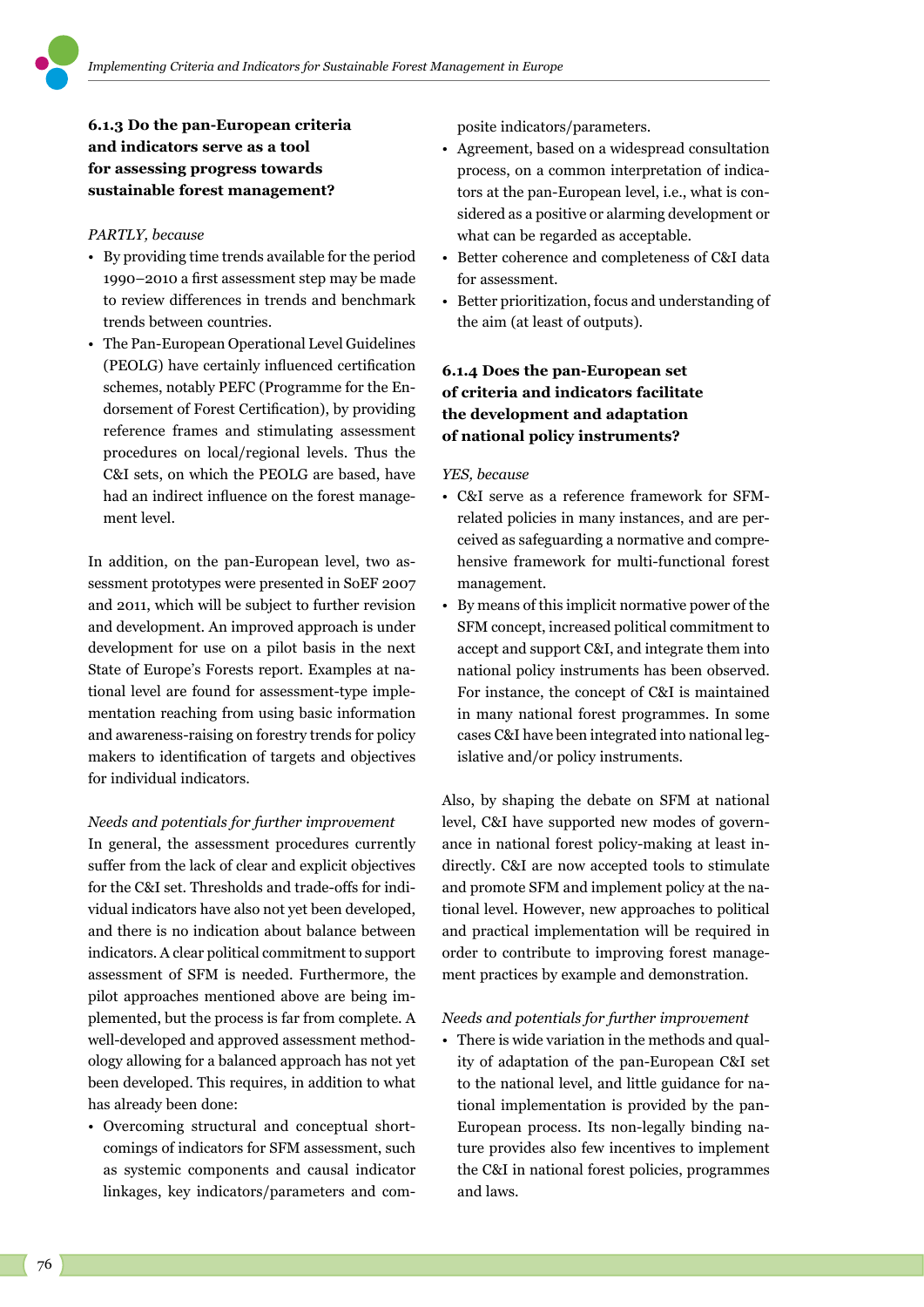• Maintaining adequate resourcing and capacities for implementing and further developing C&I remains particularly challenging, especially as most stakeholders (at least before this project) saw "implementation" of the pan-European set as, above all, supplying data for State of Europe's Forests reports.

Furthermore, selective and interest-driven indicator use may be practised, but that does not allow the complexity of SFM to be addressed. Research has shown that operational linkages between the policy and FMU level are still scarce. Such linkages would be required in order to explore and display the full compliance of SFM approaches and the impact of policy-making at the operational level.

## **6.1.5 Does the pan-European set of criteria and indicators generate information of inter-sectoral and international relevance?**

#### *LIMITED, because*

- Collaboration and attempts for harmonization among C&I processes in the field of SFM do exist and there is at least communication ongoing on conceptual questions (e.g., with Montréal Process, Global Forest Resources Assessment). The Collaborative Forest Resources Questionnaire brings together FAO/FRA, ECE/FAO, Forest Europe, Montréal process, Observatory of Central African Forests– OFAC, and ITTO for harmonized data collection in 2014-2015.
- There are examples of linkages between different sectoral processes on national level (e.g., with biodiversity reporting for CBD), pan-European level (e.g., SEBI –Streamlining European Biodiversity Indicators), and EU level (e.g., European Committee for Standardization CEN/TC 383 – Sustainably produced biomass for energy applications).

#### *Needs and potentials for further improvement*

• Data collected according to the pan-European set, or national/sub-national sets are in fact not much used either by national broader sets (e.g., one example of complex indicator sets embedded in the national context of Finland are the so called "Findicators") or by information sets for other sectors, presumably because the data are not considered relevant or because they are not expressed in a form which is usable by the intended users. Also, the data generated through forest C&I sets are scarcely used in national and European statistics outside the forest sector. One of the reasons is the use of concepts and definitions which are only partially harmonized with those for other sectors.

• Overall, other sector policies are not very responsive to forest sector issues. Therefore, key forestry issues are often not properly conveyed to other sectors by means of the C&I for SFM. These C&I sets, which are instruments driven by sectoral concerns, are strongly defined by forest sector boundaries, and are not responsive to cross-sectoral information demands.

In addition, there are communication deficits on cross-sectoral data needs. This affects how C&I could be further integrated and adapted to address these needs at international, pan-European, European Union, national, and sub-national levels. The different objectives and interests of the sectors, e.g., protection vs. production, also play a significant role in the integration and adaption of the C&I. Finally, like in other sectors (e.g., environment), most commonly (with a few exceptions), the role of the forest sector in national economies is usually small, which very often leads to a lack of political recognition of forestry issues in other sectors, and hence information generated through forest-based C&I has only marginal visibility.

### **6.2 Revision of the pan-European C&I for SFM**

### **6.2.1 Does the pan-European set of criteria and indicators for sustainable forest management need to be revised?**

#### *YES because*

- The pan-European indicators focus on the current state and changes of the forest sector. However, the lack of data and explicit thresholds to a time dimension or evolution over time may impose a limited use of the indicators as an indication of progress towards SFM or of the success of forest policies and programmes.
- As systems develop over time in a changing environment, individual indicators may decrease in relevance and may have to be adapted, sup-